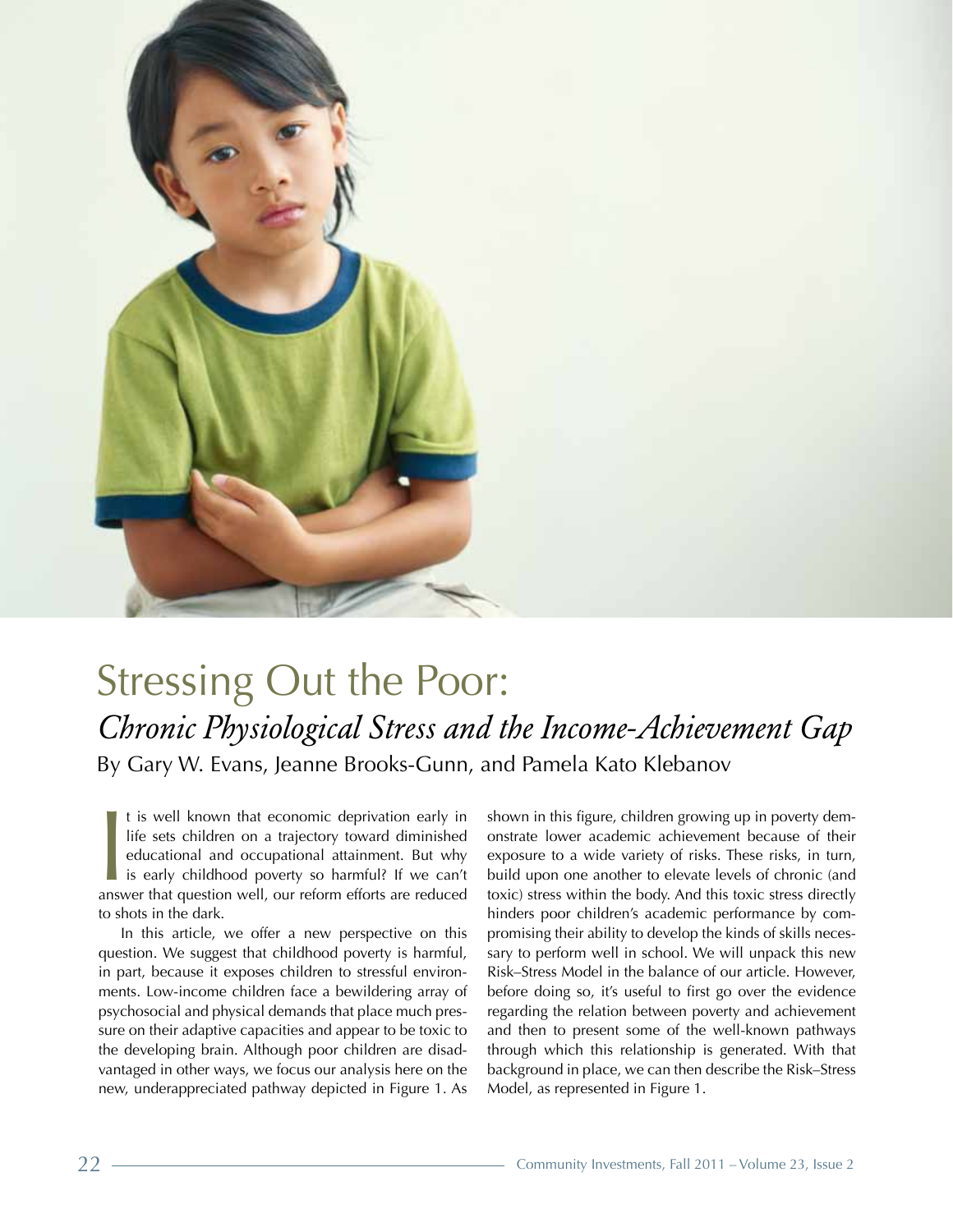**Figure 1.** The Risk-Stress Model—A new pathway to account for the income-achievement gap



#### Poverty and Achievement

It is well known that children born into low-income families lag behind their middle- and upper-income counterparts on virtually all indices of achievement. To provide one example, a national study of elementary school children shows that children in the poorest quarter of American households begin kindergarten nearly 10 percent behind their middle-income and affluent classmates in math (Figure 2). Six years later, as they are about to enter middle school, the poorest quarter of American children have fallen even further behind, with the gap between themselves and their most affluent schoolmates nearly doubling.

*Figure 2. Average percentile rank on Peabody Individual Achievement Math* **Figure 2 ‐ Average percentile rank on Peabody Individual Achievement Math**



Source: James J. Heckman (2006). "Skill Formation and the Econom*ics of Investing in Disadvantaged Children."* Science*, 312(5782): 1900-1902*

The splaying pattern revealed here, a general one that holds across various outcomes, may be attributed to the tendency for advantage and disadvantage to accumulate over time. This accumulation occurs in various ways; for example, children who score poorly at age six may be tracked into low-achievement school groups, which in turn exposes them to lower expectations, to less rigorous curricula, and to less capable peers, all of which further disadvantage them and generate ever more substantial between-group gaps. The Risk–Stress Model, to which we turn later, suggests that such splaying may also be attributed to the cognitive deficits and poorer health that chronic stress generates. Both cognitive deficits and ill health then repeatedly disadvantage poverty-stricken children in one educational setting after another.

#### Pathway #1: Parenting Practices

What types of forces have social scientists conventionally understood as explaining the achievement gaps illustrated in Figure 2? One reason poor children lag behind their more affluent peers is that their parents interact with them in ways that aren't conducive to achievement. For example, psychologist Kathryn Grant and her colleagues have documented a strong and consistent relation between socioeconomic disadvantage and harsh, unresponsive parenting. In one national dataset, 85 percent of American parents above the poverty line were shown to be responsive, supportive, and encouraging to their children during infancy and toddlerhood, whereas only 75 percent of low-income parents had the same achievementinducing parenting style. While most low-income parents (i.e., 75 percent) do provide adequate levels of support and encouragement, these data reveal, then, a nontrivial difference across income levels in the chances that children will experience a problematic parenting style. There is considerable evidence that at least a portion of the cognitive developmental consequences of early childhood poverty is due to this difference.

#### Pathway #2: Cognitive Stimulation

It's also well known that children from low-income households tend to receive less cognitive stimulation and enrichment. For example, a child from a lowincome family who enters first grade has been exposed on average to just 25 hours of one-on-one picture book reading, whereas an entering middle-income child has been exposed on average to more than 1,000 hours of such reading. Likewise, during the first three years of life, a child with professional parents will be exposed to three times as many words as a child with parents on welfare.

And it's not just simple parental effects that account for the achievement deficit. If a child is born into a high-income family, he or she may also benefit from high-quality stimulation and enrichment from extended family, from siblings and friends, and from more formal care providers. All of this redounds to the benefit of higher-income children while further handicapping low-income children.

So much for the well-known pathways by which disadvantage is transmitted. We turn now to another and less-appreciated aspect of low-income environments that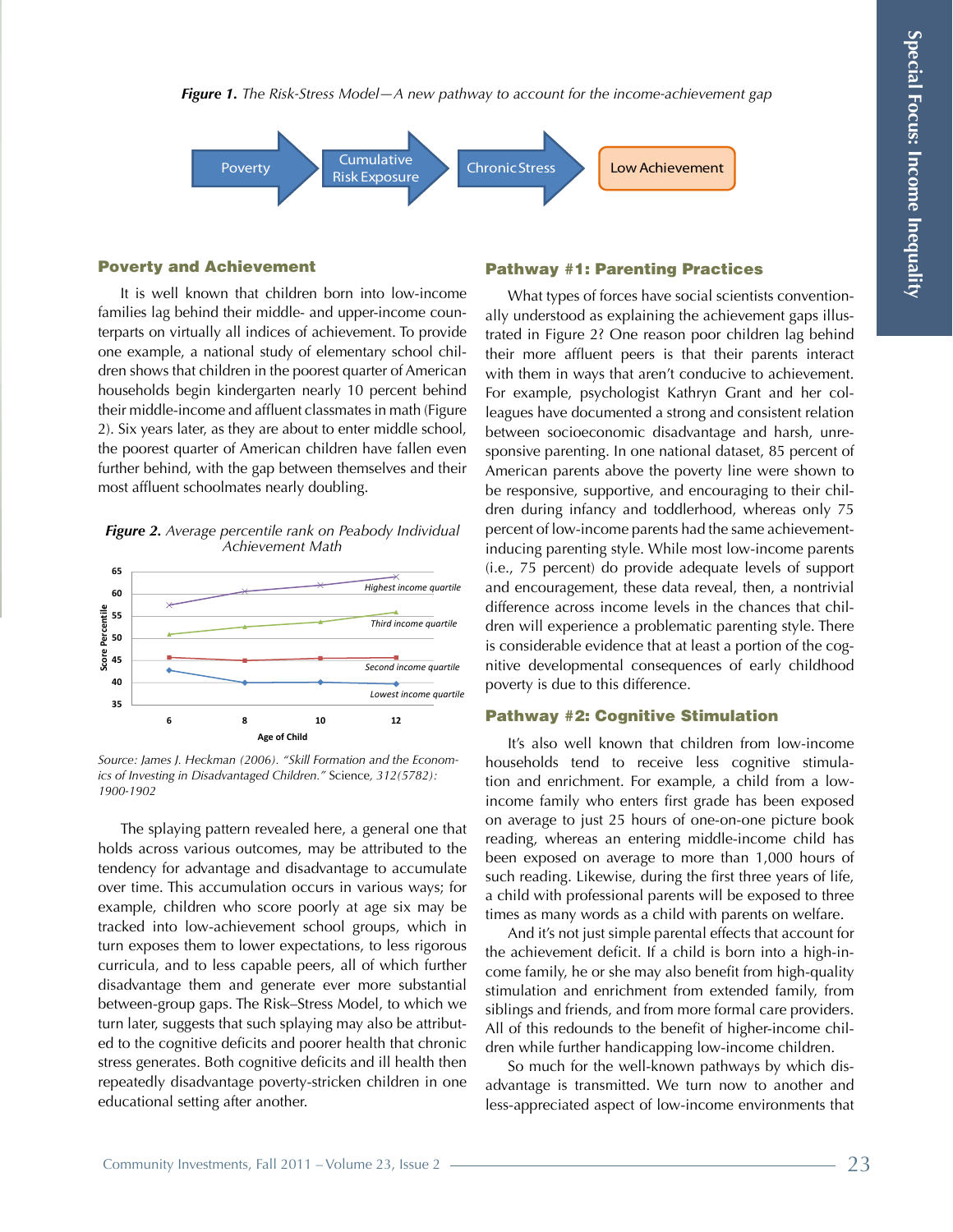may also harm cognitive development. The key concern here: children from impoverished households face a wide array of physical and psychosocial stressors. Their homes, schools, and neighborhoods are much more chaotic than the settings in which middle- and upper-income children grow up. Such conditions can, in turn, produce toxic stress capable of damaging areas of the brain known to underlie cognitive processes—such as attention, memory, and language—that all combine to undergird academic success. In the pages that remain, we document each of the steps in the Risk–Stress Model.

## Poverty and Cumulative Risk Exposure

The stressors that poor children face take both a physical and psychosocial form. The physical form is well documented; poor children are exposed to substandard environmental conditions including toxins, hazardous waste, ambient air and water pollution, noise, crowding, poor housing, poorly maintained school buildings, residential turnover, traffic congestion, poor neighborhood sanitation and maintenance, and crime. The psychosocial form is also well documented; poor children experience significantly higher levels of family turmoil, family separation, violence, and significantly lower levels of structure and routine in their daily lives.

An important aspect of early, disadvantaged settings may be exposure to more than one risk factor at a time. A powerful way to capture exposure to such multiple sources of stress and strain is the construct of cumulative risk. Although there are various ways to quantify cumulative risk, one common approach is to simply count the number of physical or psychosocial risks to which a child has been exposed. In one UK study, the authors counted how often children were exposed to such stresses as: (a) living with a single parent; (b) experiencing family discord; (c) experiencing foster or some other form of institutional care; (d) living in a crowded home; and (e) attending a school with high turnover of both classmates and teachers. It was found in this study that inner-city children experienced far more of these stresses than did the better-off workingclass children. The same result holds in the United States (see Figure 3). In rural New England, only 12 percent of middle-income nine-year-olds experienced three or more physical and psychosocial risk factors, whereas nearly 50 percent of low-income children crossed this same threshold (of three risk factors).

In a national U.S. sample of premature and low birth weight infants, Brooks-Gunn and colleagues similarly found that infants born into low-income families experienced nearly three times more risk factors than their middle-income counterparts by the time they were toddlers. These same low-income toddlers were seven times more likely than their affluent counterparts to experience a very high number of risk factors  $(> 6)$ . The pattern is overwhelmingly clear: being born into early poverty often means exposure to many more physical and psychosocial risk factors.

*Figure 3. Cumulative Risk Exposure in Relation to Poverty/Not Poverty*



*Note: Cumulative risks include family turmoil, violence, child separa-*匀漀甀爀挀攀㨀 䜀愀爀礀 圀⸀ 䔀瘀愀渀猀 愀渀搀 䬀椀洀戀攀爀氀礀 䔀渀最氀椀猀栀⸀ ㈀ ㈀⸀ ᰠ吀栀攀 䔀渀瘀椀爀漀渀洀攀渀琀 漀昀 倀漀瘀攀爀琀礀㨀 䴀甀氀琀椀瀀氀攀 匀琀爀攀猀猀漀爀 *tion from family, noise, crowding, and housing quality.* 䔀砀瀀漀猀甀爀攀Ⰰ 倀猀礀挀栀漀瀀栀礀猀椀漀氀漀最椀挀愀氀 匀琀爀攀猀猀Ⰰ 愀渀搀 匀漀挀椀漀攀洀漀琀椀漀渀愀氀 䄀搀樀甀猀琀洀攀渀琀⸀ᴠ 䌀栀椀氀搀 䐀攀瘀攀氀漀瀀洀攀渀琀Ⰰ 㜀㌀⠀㐀⤀㨀㈀㌀㠀ⴀ㐀㠀⸀ *Source: Gary W. Evans and Kimberly English. 2002. "The Environment of Poverty: Multiple StressorExposure, Psychophysiological Stress, and Socioemotional Adjustment."* Child Development, *73(4):1238-48.*

## Cumulative Risk Exposure and Chronic Stress

But does such differential exposure indeed result in higher stress levels among poor children? The simple answer is that it does. In cross-sectional analyses of 9- and 13-year-old children, Evans and colleagues found that the risk exposure described in Figure 3 elevated baseline, resting blood pressure as well as overnight indices of such stress hormones as cortisol. At age 13, when challenged by mental arithmetic problems, children with higher levels of cumulative risk exposure did not show a typical healthy response, instead exhibiting a muted rise in blood pressure. These same children also didn't recover as successfully from the mental challenge posed by these arithmetic problems (as indexed by the longer time it took their blood pressure to return to pre-stressor baseline levels). The evidence thus suggests that children exposed to high levels of cumulative risk are less efficient both in mobilizing and then shutting off physiological activity.

The Risk–Stress Model, as represented in Figure 1, implies that the effect of family poverty on stress is mediated by risk exposure. Although one would ideally like to test that mediation, it's also important to simply document the association between poverty and stress (thereby ignoring the mediating factor). Many investigators have indeed documented that disadvantaged children have higher chronic physiological stress levels, as indicated by ele-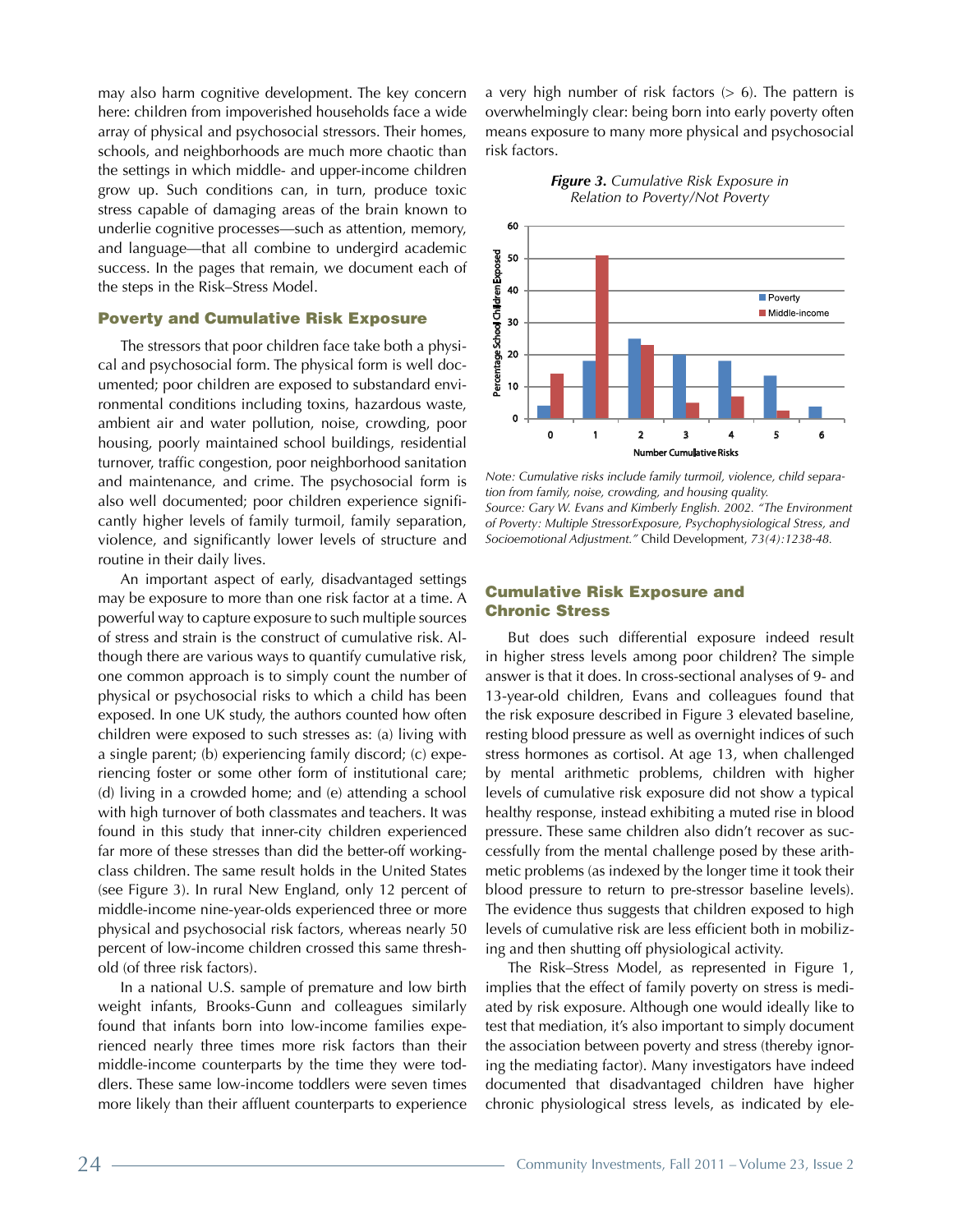



*Source: Gary W. Evans and Kimberly English. 2002. "The Environment of Poverty: Multiple Stressor Exposure, Psychophysiological Stress, and Socioemotional Adjustment."* Child Development, *73(4):1238-48.*

vated resting blood pressure. A smaller number of studies have also uncovered higher levels of chronic stress hormones, such as cortisol, among disadvantaged children. To provide just a few examples, Figures 4 and 5 show elevated resting blood pressure as well as higher overnight urinary stress hormones in a sample of nine-year-old rural children.

The foregoing data, which pertain to nine-year-olds, don't tell us when such stress symptoms emerge. Do poverty-stricken children show evidence of elevated stress early on in their lives?

Or do such symptoms only emerge later? With support from the Stanford Center for the Study of Poverty and Inequality, we sought to answer this question by reanalyzing a national data set of very young at-risk children. The Infant Health and Development Program (IHDP) is a representative sample of low birth weight (< 2500 grams) and premature (< 37 weeks gestational age) babies born in 1985 at eight medical centers throughout the country. This sample of nearly 1,000 babies is racially and economically diverse (52 percent Black, 37 percent White, 11 percent Hispanic).



*Figure 5. Overnight stress hormones in nine-year-old, White rural children.*

*Source: Gary W. Evans and Kimberly English. 2002. "The Environment of Poverty: Multiple Stressor Exposure, Psychophysiological Stress, and Socioemotional Adjustment."* Child Development, *73(4):1238-48.*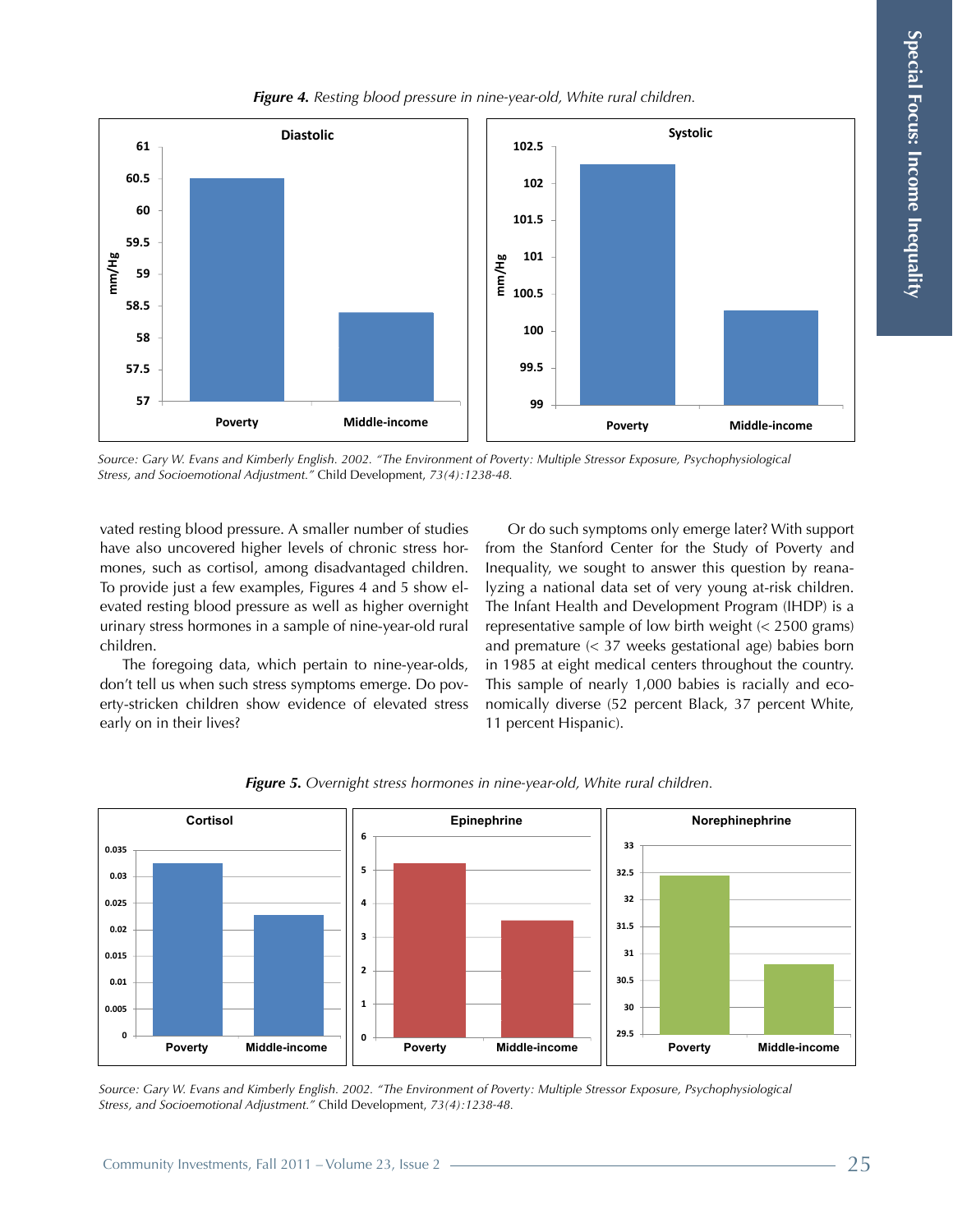

*Figures 6 and 7. Developmental trajectories in chronic stress in relation to neighborhood poverty.*

We assessed resting blood pressure and child's height and weight at 24, 30, 36, 48, 60, and 78 months of age. The collection of physical health data at such young ages and over time provided us with an unprecedented opportunity to examine the early trajectories of chronic stress among a high-risk sample of babies. Both baseline blood pressure levels and Body Mass Index (BMI) reflect wear and tear on the body and are precursors of lifelong health problems. The former is indicative of cardiovascular health and the latter of metabolic equilibrium. BMI, which reflects fat deposition, is measured as height divided by weight (kg/m2).

We sought to assess whether these two measures of stress are elevated in poverty-stricken neighborhoods. Low-income neighborhoods, as defined in our study, have median household incomes below \$30,000 (in 1980 dollars), while middle income neighborhoods have median income levels exceeding \$30,000 per household. As is evident in Figures 6 and 7, babies growing up in low-income neighborhoods have health trajectories indicative of elevated chronic stress. Additional statistical controls for infant birth weight, health, and demographic characteristics did not alter these trajectories. These figures also reveal, even more importantly, that elevated stress emerges very early for children growing up in low-income neighborhoods. BMI, for example, proves to be unusually low among poor children under five years old, but it then takes off as these children grow older. The blood pressure measure, by contrast, registers high among low-income children from almost the very beginning of our measurements (i.e., 24 months). This research confirms, then, that low-income children are more likely than others to develop dangerous stress trajectories very early on in their childhood. As we discuss below, this has profound consequences for their likelihood of success in school and beyond.

## Chronic Stress and the Achievement Gap

The next and final step in our chain model pertains to the effects of chronic stress on achievement. Here we turn to an important longitudinal program on poverty and the brain at the University of Pennsylvania conducted by Martha Farah and her colleagues. In a series of studies with multiple samples drawn from lower- and middle-class Black families in Philadelphia, Farah and colleagues show that several areas of the brain appear vulnerable to early childhood deprivation. Using batteries of neurocognitive tests of brain function and brain imaging studies, Farah and other neuroscientists can map the areas of the brain that are recruited by neurocognitive tasks. As shown in Figure 8, among the areas of the brain most sensitive to childhood socioeconomic status (SES) are language, long-term memory, working memory, and executive control. What the graph depicts is the separation, in standard deviation units, between a low- and middle-SES sample of 11-year-old Black children from Philadelphia. For this sample, one standard deviation represents about one-fifth of the total distribution of scores. Samples differing by 3.5 or more standard deviations are virtually non-overlapping. Given that the samples differ by about 3.5 standard deviations for all four areas of brain functioning, this means that there is virtually no overlap between poor and middle-class Black children when it comes to language, long-term memory, working memory, or executive control. Elevenyear-old Black children from lower SES families reveal dramatic deficits in multiple, basic cognitive functions critical to learning and eventual success in society. These results reveal the starkly cognitive foundation to the poor **Example 12 56**<br> **Example Recent Registration** of the **Achief Albertan Carrying Carryin and the Defined and the Defined and the Defined and the brain at the University of Function and the brain at the University of Functi**